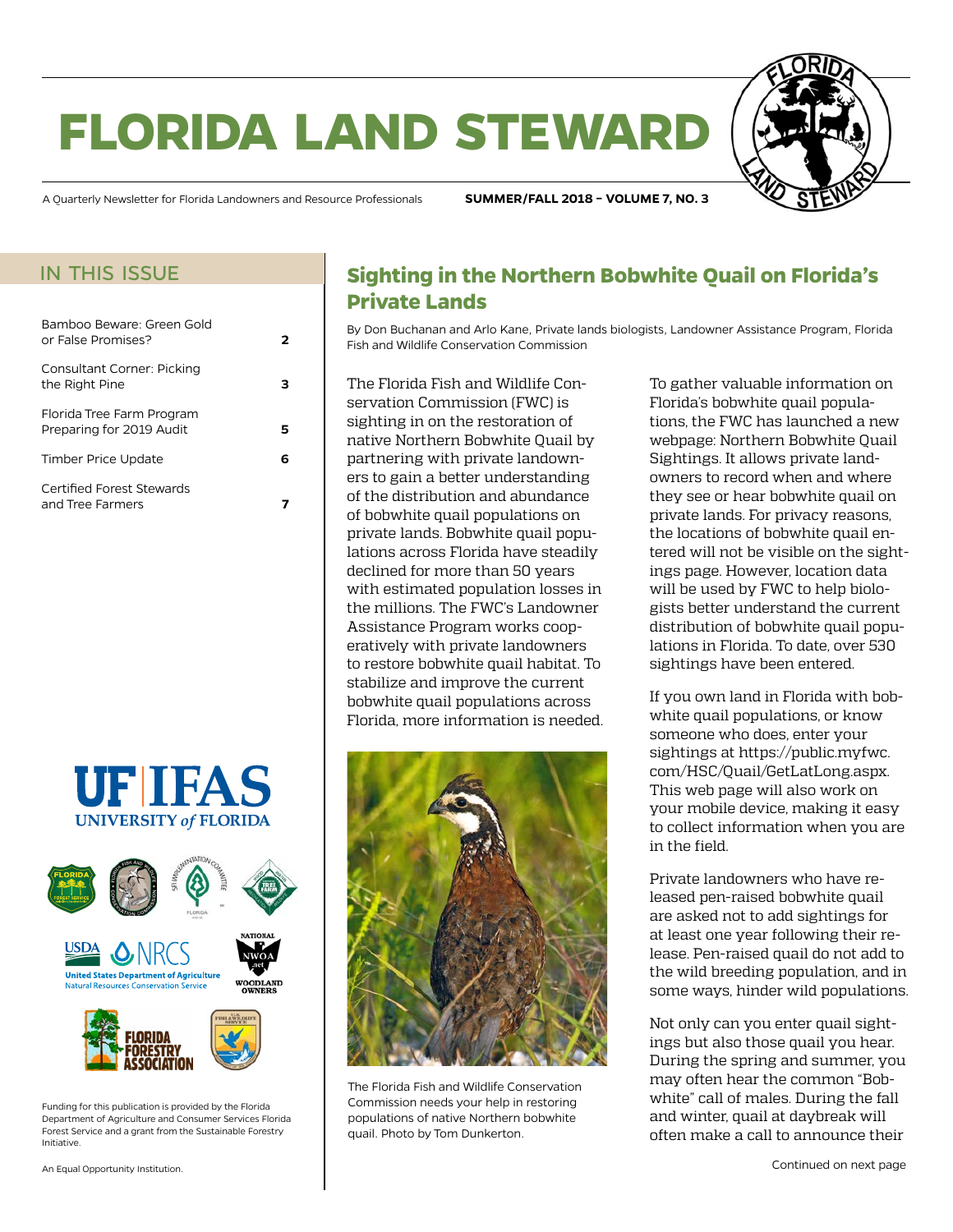<span id="page-1-0"></span>Sighting in the Northern Bobwhite Quail on Florida's Private Lands....continued from previous page

location to other coveys, called the "koi-lee" call. If you are not familiar with this call you can listen to it at <https://www.allaboutbirds.org/>. The "Koi-lee" call can also be heard in the evening or anytime coveys are broken up, but early morning is the most consistent time to here this call.

With a better understanding of where bobwhite quail occur across Florida's private lands, the FWC will be better equipped to allocate

resources to "sight in" on the target of restoring our native bobwhite populations to their former glory.

This project has already garnered attention from other states interested in restoring bobwhite quail populations. The web page will allow entries from anywhere in the nation. Georgia and New Jersey are already promoting the site to gather information on quail distribution in their states.

If you would like to speak with a professional biologist regarding managing or restoring Northern bobwhite quail habitat contact your local FWC Landowner Assistance Program regional biologist. Find your biologist here: [http://myfwc.com/conservation/](http://myfwc.com/conservation/special-initiatives/lap/contact-us/) [special-initiatives/lap/contact-us/.](http://myfwc.com/conservation/special-initiatives/lap/contact-us/)

## **Bamboo Beware: Green Gold or False Promises?**

By Dr. Deah Lieurance, Assistant Extension Scientist, UF/IFAS Assessment of Non-native Plants in Florida's Natural Areas

In the wake of citrus decline and other challenges to Florida agriculture, a number of crops have emerged in the state as alternatives to more traditional commodities. Recently, there was some chatter in the news regarding bamboo plantings in Florida as a savior for the citrus industry (http:// www.wtsp.com/article/news/ could-bamboo-help-save-floridascitrus-industry-one-polk-growerthinks-so/67-528579992). One company, OnlyMoso, is promoting bamboo species as a lucrative cash crop to farmers across the state. With this increase in marketing, the UF/IFAS Assessment is contacted weekly by extension agents, master gardeners, and other concerned parties about the invasion risk and viability of bamboo production.

The UF/IFAS Assessment has led research on differences in the invasion risk of clumping and running bamboo. We have completed risk assessments on 47 bamboo species (Lieurance et al. 2018). The results are very clear. Running bamboos are inherently a greater invasion risk than clumping bamboos, but overall, the invasion risk of clumping bamboos is not as certain. Most clumping bamboo species received an "evaluate further" (caution) conclusion, meaning the model was



Clumping (pachymorph) bamboo

Running (leptomorph) bamboo

Figure 1: Clumping vs. running bamboo. Running bamboo species are generally a high risk for becoming invasive and not recommended.

not able to definitively place the invasion risk in either a high or low conclusion. Surprisingly it was also clear that relatively little research has been done on the ecology and general life history of bamboo species, particularly in the context of invasion. This leaves uncertainty in the future impacts of these species if they were to escape cultivation.

How does this relate to the current situation in Florida? The two species of bamboo that are being promoted by OnlyMoso are *Phyllostachys edulis* (giant moso bamboo), a temperate running bamboo; and *Dendrocalamus asper* (giant bamboo), a subtropical/tropical clumping bamboo. All *Phyllostachys* species are running bamboos. The rhizomes

of running bamboos spread laterally over long distances and form new rhizomes or culms at nodes (Figure 1). Both congeners *Phyllostachys aurea* and *Phyllostachys aureosulcata* are known invaders in the U.S. These plants invade natural areas, forming dense thickets that exclude native species, and often spread across property lines. Risk assessment analysis indicates *Phyllostachys edulis* is a **high risk** for invasion. The UF/IFAS Assessment recommends that this species **should not** be planted in Florida (https://assessment.ifas. ufl.edu/assessments/ phyllostachys-edulis/). This is especially true in north Florida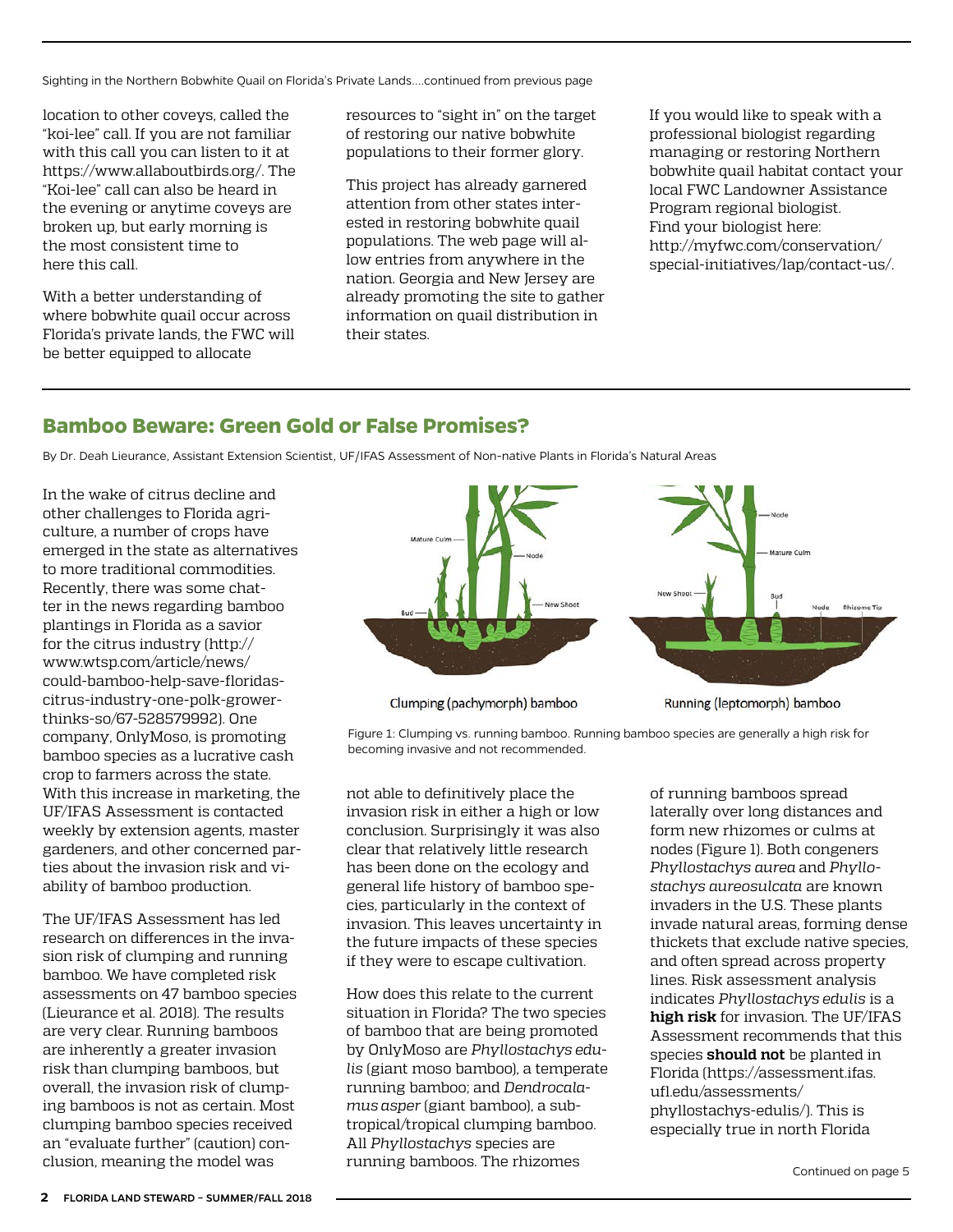# <span id="page-2-0"></span>**Consultant Corner: Picking the Right Pine**

By Leonard Wood, Jowett & Wood Foresters

Florida forest landowners face the decision of selecting the appropriate pine species to plant on their land. Among the factors that they should consider are soils, topography and drainage, regeneration, management objectives, nutrient needs, markets, physical location, and potential insect and disease problems. We will review some of these factors as they pertain to the three pine species that are most commonly planted in Florida.



#### **Slash Pine (***Pinus elliottii***)**

Slash pine's range encompasses the entire state of Florida, with the *densa* variety being found only in south Florida and the Florida Keys. Slash pine is commonly planted on poorly drained to moderately well drained sandy soils with clay and/or organic hardpan subsoils. These sites range from wet savannahs to flatwoods, and generally require bedding for survival and best growth. Young slash pines planted on bedded sites are usually responsive to nitrogen and phosphorus fertilization, as well as herbaceous weed control. Note that, while bedding can enhance survival and growth on wet sites, bedding can have negative impacts on the groundcover seedbed. Landowners interested in promoting a diverse groundcover in pine stands should avoid bedding, especially on drier sites where it is not needed.

Slash pine can be highly susceptible to fusiform rust disease. Landowners planting slash pine should determine if their county is in an area that has a high probability of

Slash pine catkins, photo by Chris Evans, University of Illinois, Bugood.org

fusiform rust infection and, if so, purchase seedlings that have a genetic resistance to the rust pathogen.

Prescribed fire can be introduced into slash stands, depending on the understory fuels, sometimes as early as age 10. Slash pine responds well to thinning and is capable of producing sawtimber and poles, products that require a longer rotation. In addition, pine straw production remains an option for owners of managed slash pine.

#### **Loblolly Pine (***Pinus taeda***)**

The range of loblolly pine in Florida extends from extreme west Florida to the Atlantic Ocean on the east and south to the Ocala area. As with slash, loblolly grows well on bedded sites with clay subsoils but also does well on moderately well drained and well drained upland soils, many of which are old agricultural sites. Note again that bedding is only beneficial for pine survival and growth on poorly drained sites.



Branch and trunk of slash pine. Note the spirally arranged primary leaves or scales that persist on the branchlets, giving them a rough surface after the needle fascicles have fallen. Photo by Niels Proctor, UF/IFAS.

Loblolly pine shows excellent response to fertilization and, in general, outperforms the other pines in growth if provided adequate nutrients. Loblolly is the most widely planted pine tree in the southeastern U.S. and has benefitted from extensive genetic improvements in growth, form, and disease resistance.



Loblolly pine foliage and cone. The prickle on each cone scale points downwards toward the base of the cone and the connection to the branch. Photo by Niels Proctor, UF/IFAS.

Continued on next page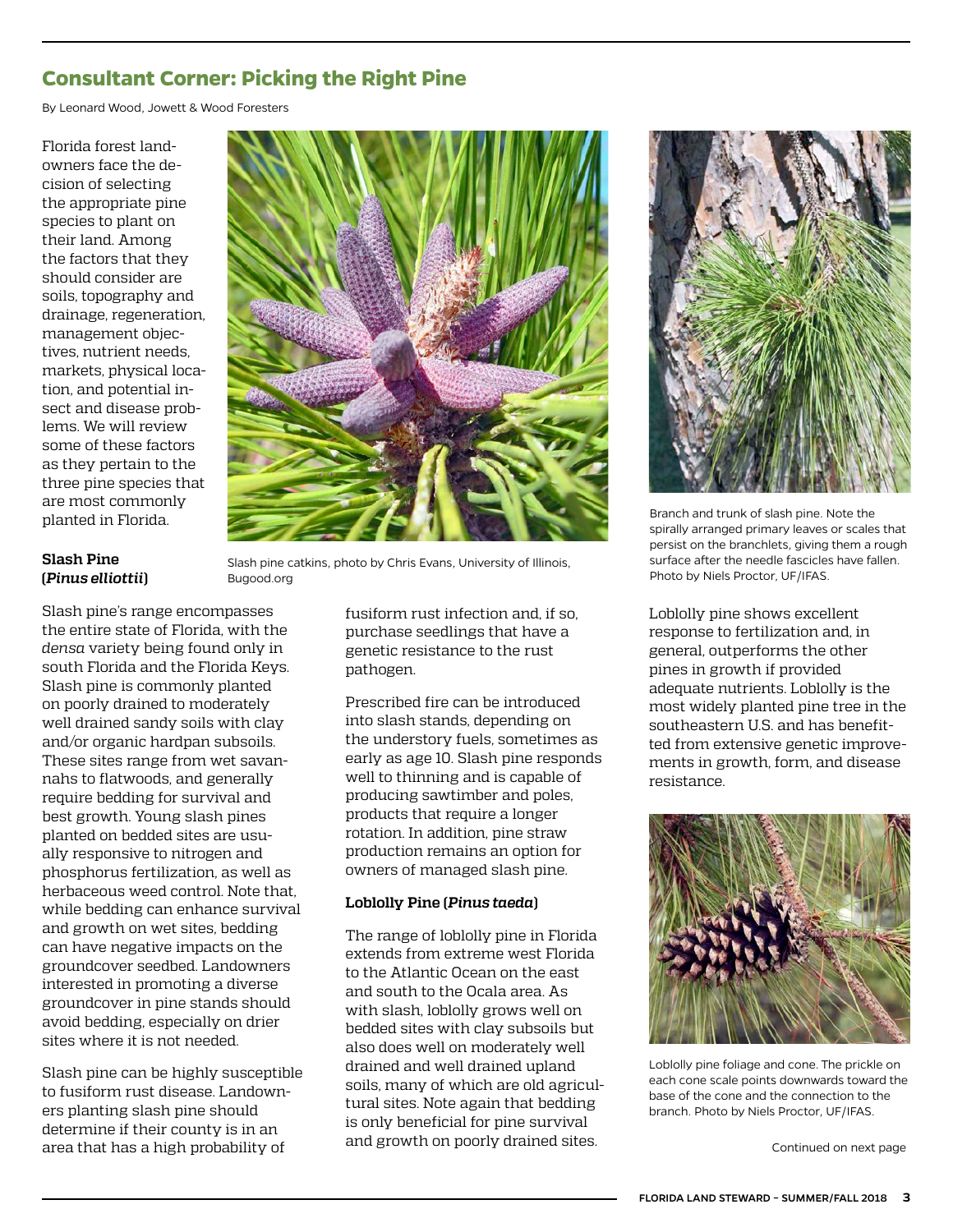Consultant Corner: Picking the Right Pine....continued from previous page

The major insect pest that attacks loblolly pine is the Southern Pine Beetle (SPB). Older and heavily stocked stands can be particularly susceptible to SPB. Thinning stands around 15 years of age or earlier, depending on the site and growth, can help decrease the risk of SPB infestation and will help the stand grow into larger, higher value trees.

Although loblolly generally grows faster than slash or longleaf pines, some solid wood product mills prefer slash and longleaf pines over loblolly pine. This is due to slash and longleaf pines' superior quality for structural lumber. Also, pine straw production in loblolly pine plantations is generally not an option as loblolly pine needles are too short to gather efficiently.

#### **Longleaf Pine (***Pinus palustris***)**

Longleaf pine is found across north Florida and south to Lake Okeechobee, on a wide range of sites. Once the dominant pine across its range in the U.S. south, it now only claims a small fraction of the acres where it was once found. Although it can be more resistant to disease and insect problems than slash and loblolly pines, it can still encounter issues so it is important to promote good forest health with periodic prescribed burning and thinning. Longleaf pine is the most adapted to fire and can be safely burned at a young age. Reforestation with longleaf has increased in the past 20 to 25 years due to techniques that improve seedling survival, public and private programs that promote longleaf pine reforestation, and the public's recognition of longleaf pine's importance in the southern landscape.

Longleaf is best established using chemical and mechanical site preparation, fire, and hand planting containerized seedlings. Longleaf hand planting costs are comparable to the cost of hand planting slash or loblolly, but container-grown longleaf trees are 40% to 50% more expensive than container-grown slash or loblolly. Although it is usually planted on better-drained upland soils, we have had success planting longleaf on beds on somewhat poorly and poorly drained soils. Note that longleaf pine requires minimal vegetative competition. Longleaf seedlings will remain in the grass stage longer if the competition is not adequately controlled in the first 2-3 years.

Longleaf pine timber provides excellent solid wood products and can yield the highest proportion of polesize timber of the 3 pines featured here. The market for longleaf pine straw has grown in recent years, and the sale of straw is another incentive to plant longleaf. In general, longleaf straw commands a premium over slash pine straw.

#### **Conclusion: Consider Wood Markets**

Landowners should consider their location and the availability of markets when reviewing their



A young longleaf pine as it begins to move out of the grass phase and gain height. Note the "white candle" bud at the top of the plant. Photo by Niels Proctor, UF/IFAS.

reforestation options. Because of location and number of end-user mills, timber markets are generally more competitive and stumpage prices higher across north Florida than in Central and South Florida. Landowners should factor in market prices and conditions when planning a forestry investment that may not realize a return for 15 to 20 years.

The UF/IFAS extension publications listed below provide detailed information that will be useful in species selection:

#### **Common Pines of Florida**  <http://edis.ifas.ufl.edu/fr003>

**Using Soils to Guide Fertilizer Recommendations for Southern Pines** <http://edis.ifas.ufl.edu/fr053>

**Longleaf Pine Regeneration** <http://edis.ifas.ufl.edu/fr064>

# **Get Email Updates!**

Don't miss out on upcoming events and news! A lot happens between issues of this quarterly newsletter. Send an email to [cde](mailto:cdemers@ufl.edu)[mers@ufl.edu](mailto:cdemers@ufl.edu) to be added to the stewardship listserv. Updates are sent every week or two and include the latest calendar of workshops, tours and other events; a link to the current issue of this newsletter; updates on cost-share and other assistance programs and resources; and other stewardship related news and information.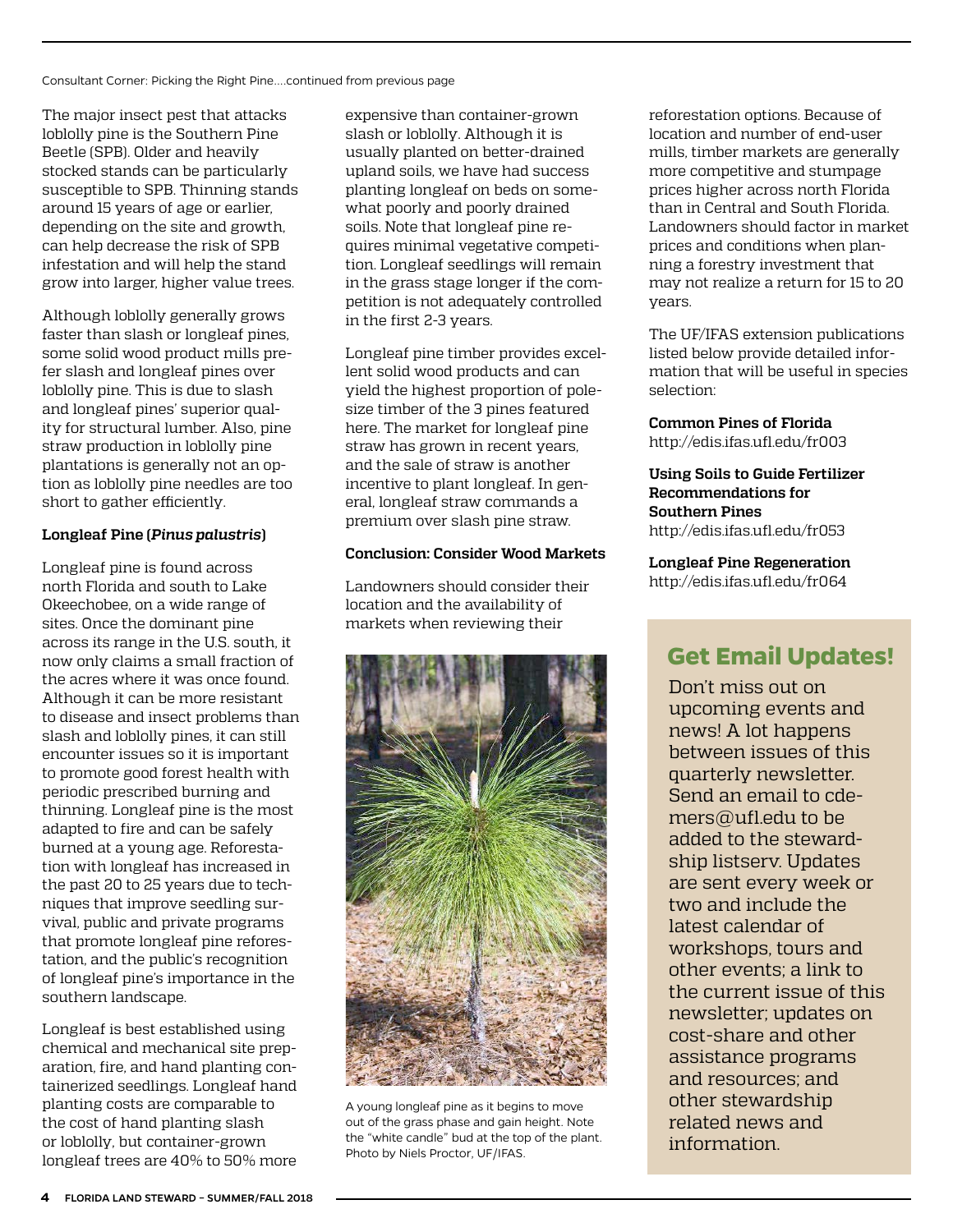<span id="page-4-0"></span>and in the larger Southeastern region as this species is more suitable for temperate climates. Because of this climatic requirement, it appears that OnlyMoso switched to marketing *Dendrocalamus asper* in central and south Florida. This species is better suited to Florida's tropical/ sub-tropical climates. *Dendrocalamus asper* is a clumping bamboo that has a smaller footprint with short, thick rhizomes that curve upwards ending in a culm forming dense clumps with minimal spatial spread (Figure 1). Risk assessment resulted in a conclusion of evaluate further (caution), (https://assessment.ifas.ufl.edu/assessments/dendrocalamus-asper/ ). For this reason, we recommend that, even though this species has a lower invasion risk, growers should exercise caution when putting this species into production. In particular, many land managers have told me that bamboos, running or clumping, are very difficult to control. Herbicides have limited success in killing bamboo and often labor-intensive management techniques such as repeated cutting to exhaust the rhizome or simply digging up clumps are necessary to treat unwanted bamboo.

There are other concerns about planting bamboo as a commercial crop beyond invasion risks. First,

companies promoting commercial planting of bamboo are advertising expedited time to harvest (as soon as 36 months) and exaggerated returns on investment (\$7-30k per acre).

Daphne Lewis of the American Bamboo Society states that it takes approximately 10 years for bamboo plantings to produce culms large and hard enough for harvest. Any harvests before 10 years are unrealistic, even in ideal conditions. Second, little is known about the support structure for bamboo farmers. Other than representatives from the companies promoting bamboo, farmers have few resources to turn to, including who to contact regarding production questions, how to harvest efficiently, and market conditions for edible and timber bamboo products. Most extension agents are just now learning about bamboo as a crop. Traditionally, we deal with these species more in a horticultural context. However, extension agents across the Southeastern region where bamboo is being promoted are now coming together to collaborate and pool knowledge to provide reliable, factual information regarding bamboo as a cash crop. Results of this collaboration will be shared soon in extension

communications and at state and regional meetings.

In summation, running bamboos should be avoided for commercial, or even smaller scale horticultural planting in the Southeastern region and caution should be exercised when planting clumping bamboo in Florida. The jury is still out on how long it will take to turn a profit on an investment in bamboo acreage. Furthermore, Daphne Lewis advises "all prospective bamboo farmers to be cautious when considering opportunities that promise quick and substantial profit." See more information from Daphne Lewis here: https://www.bamboofarmingusa. com/bamboo-scams. You can access the conclusions of the IFAS Assessment from our website: https://assessment.ifas.ufl.edu.

#### **Citations:**

Lieurance, D., Cooper, A., Young, A.L., Gordon, D.R., Flory, S.L. 2018. Running bamboo species pose a greater invasion risk than clumping bamboo species in the continental United States. Journal for Nature Conservation. 43:39-45. doi. org/10.1016/j.jnc.2018.02.012

# **Florida Tree Farm Program Preparing for 2019 Audit**

The Florida Tree Farm Program is preparing for a 2019 audit. The purpose of the audit is to verify that certified Tree Farms are compliant with the 2015- 2020 Standards of Sustainability [\(https://www.treefarmsystem.](https://www.treefarmsystem.org/standards-review) [org/standards-review](https://www.treefarmsystem.org/standards-review)). A relatively small sample of Tree Farms will be selected for the audit. The audit team will visit selected Tree Farms to review the landowners' management plans and conduct a brief interview. The inspector of the property and a Florida Tree

Farm Program representative will accompany the auditor. **We will begin the audit process in January 2019.** Selected sample Tree Farm landowners will receive a phone call in early January 2019.

The Florida Tree Farm Program is working toward facilitating a successful audit. As a part of that, it is extremely important for **ALL certified Tree Farms in the state to have a current written management plan.** Current means **updated in the last 5 years.**

Contact your Florida Forest Service County Forester, forestry consultant, or your Tree Farm District Representative if you need an update to your management plan, or if you have not been inspected since **2014.** Please share this information with fellow Tree Farmers that you are in contact with.

**Find your Florida Forest Service County Forester at [http://freshfromflorida.com/](http://freshfromflorida.com/CountyForester) [CountyForester](http://freshfromflorida.com/CountyForester)**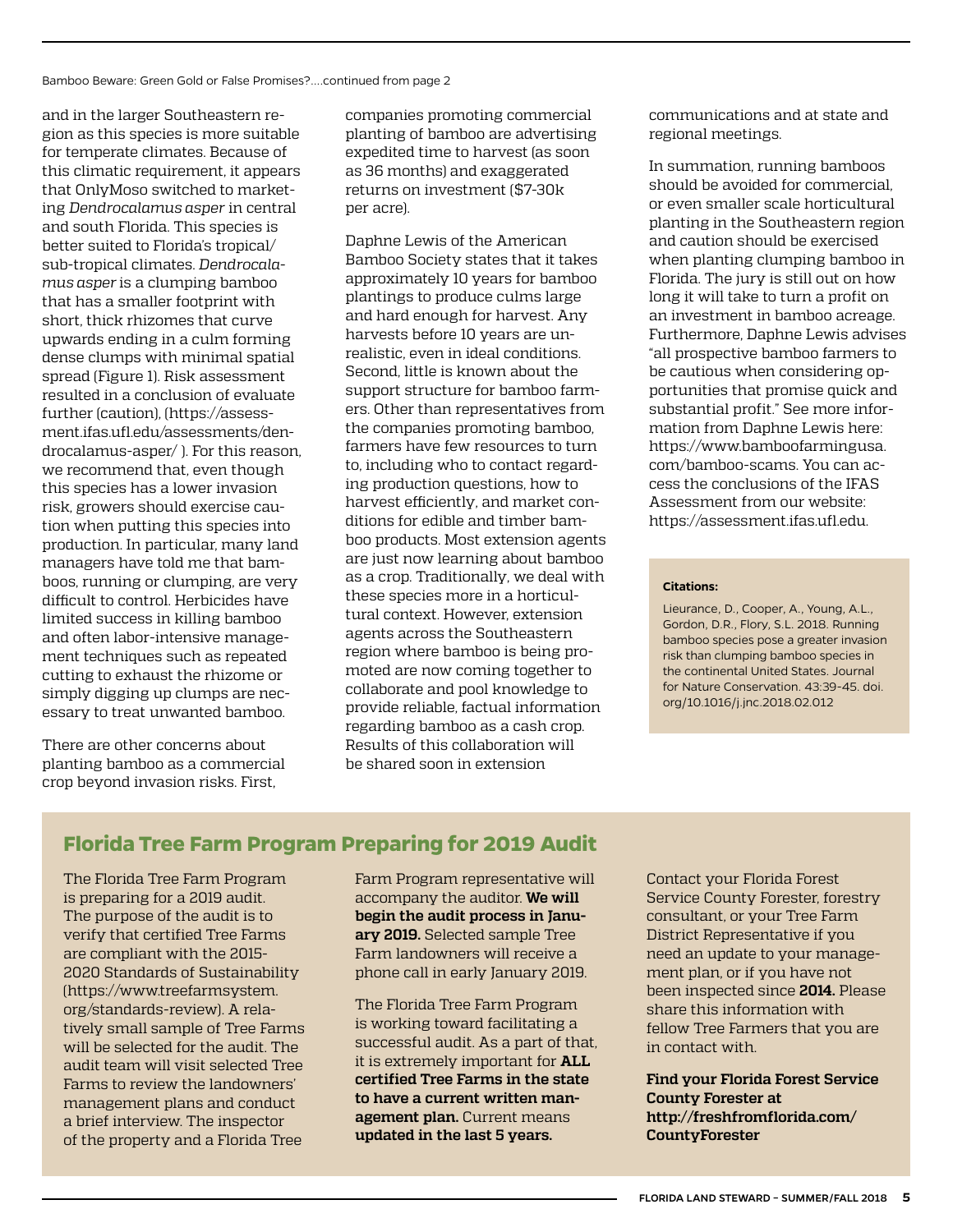# <span id="page-5-0"></span>**TIMBER PRICE UPDATE**

The timber pricing information below is useful for observing trends over time, but does not reflect current conditions at a particular location. Landowners considering a timber sale are advised to solicit the services of a consulting forester to obtain current local market conditions.

Average stumpage prices for the three major products in Florida, as reported in the **2nd Quarter 2018** Timber Mart-South report were:

#### **Florida Stumpage Prices**

**Pine pulpwood:** \$37/cord (\$14/ton), same as 1<sup>st</sup> Qtr. 2018

**Pine C-N-S:** \$61/cord (\$23/ton), ↑ slightly

**Pine sawtimber:** \$76/cord (\$28/ton), ↓ slightly

### **Trend Report**

Overall average forest product price trends again remain largely steady in Florida. Consistent with past second quarter trends, average prices for all products were down at the regional scale. It is interesting to note that, while sawtimber prices remain in a slump relative to pre-recession prices, Florida's average pine sawtimber price of \$28/ton is the highest in the region. The South-wide average price for pine sawtimber is \$24. Pine chip-in-saw also averaged highest in Florida for the  $24<sup>th</sup>$  consecutive quarter. Also, southern pine lumber exports were up 60% relative to the same period last year. Overall, wood product market conditions in Florida and the greater region are good and improving.



Timber Mart-South is compiled and produced at the Center for Forest Business, Warnell School of Forest Resources, University of Georgia, under contract with the Frank W. Norris Foundation, a non-profit corporation serving the forest products industry.See<http://www.tmart-south.com/>for information on subscriptions.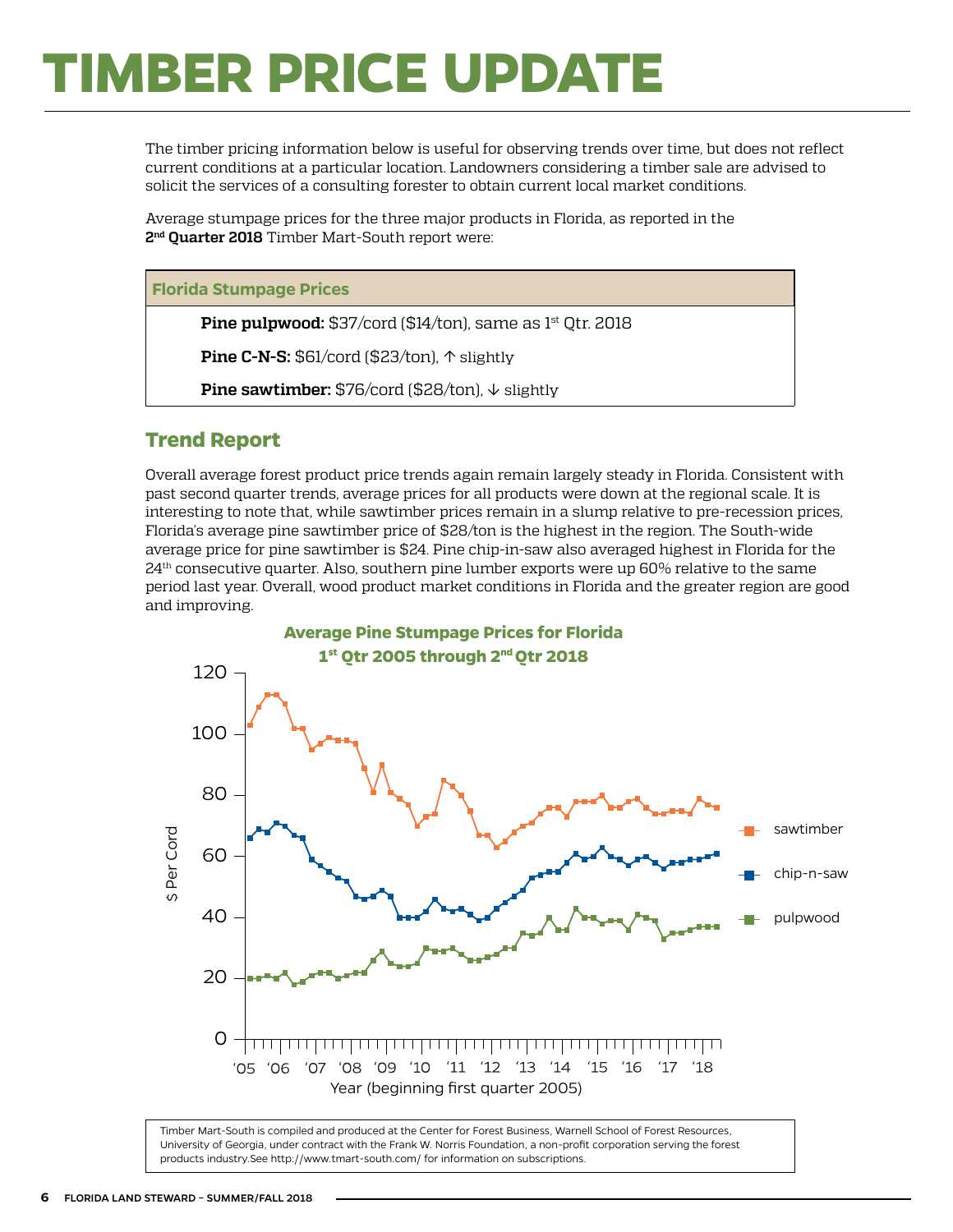# <span id="page-6-0"></span>**CONGRATULATIONS CERTIFIED FOREST STEWARDS AND TREE FARMERS**

For more information about becoming a Certified Forest Steward or Tree Farmer, contact your Florida Forest Service County Forester, consultant or learn about it at:

[https://www.](https://www.freshfromflorida.com/Divisions-Offices/Florida-Forest-Service/For-Landowners/Programs/Forest-Stewardship-Program) [freshfromflorida.com/](https://www.freshfromflorida.com/Divisions-Offices/Florida-Forest-Service/For-Landowners/Programs/Forest-Stewardship-Program) [Divisions-Offices/](https://www.freshfromflorida.com/Divisions-Offices/Florida-Forest-Service/For-Landowners/Programs/Forest-Stewardship-Program) [Florida-Forest-Service/](https://www.freshfromflorida.com/Divisions-Offices/Florida-Forest-Service/For-Landowners/Programs/Forest-Stewardship-Program) [For-Landowners/](https://www.freshfromflorida.com/Divisions-Offices/Florida-Forest-Service/For-Landowners/Programs/Forest-Stewardship-Program) [Programs/Forest-](https://www.freshfromflorida.com/Divisions-Offices/Florida-Forest-Service/For-Landowners/Programs/Forest-Stewardship-Program)[Stewardship-Program](https://www.freshfromflorida.com/Divisions-Offices/Florida-Forest-Service/For-Landowners/Programs/Forest-Stewardship-Program)

or

[http://floridaforest.org/](http://floridaforest.org/programs/florida-tree-farm/) [programs/](http://floridaforest.org/programs/florida-tree-farm/)

These landowners have achieved certification in the Tree Farm, Forest Stewardship, and/or Forces Forest Programs and demonstrate excellent stewardship of their land resources.



[florida-tree-farm/](http://floridaforest.org/programs/florida-tree-farm/) Danny Webb with Cathy Hardin, Escambia County



Ernie Schluter with Cathy Hardin, Escambia County (correction from last issue)



James Neyman with Cathy Hardin, Escambia County



Fred and Mason Ahern, Putnam County



Eric Wadsworth, Santa Rosa County



Amy and Dan Elliott, Forest Stewards, Marion County





Scott Amberson, Escambia County John and Laura Sobol, Putnam County John Russell, Escambia County